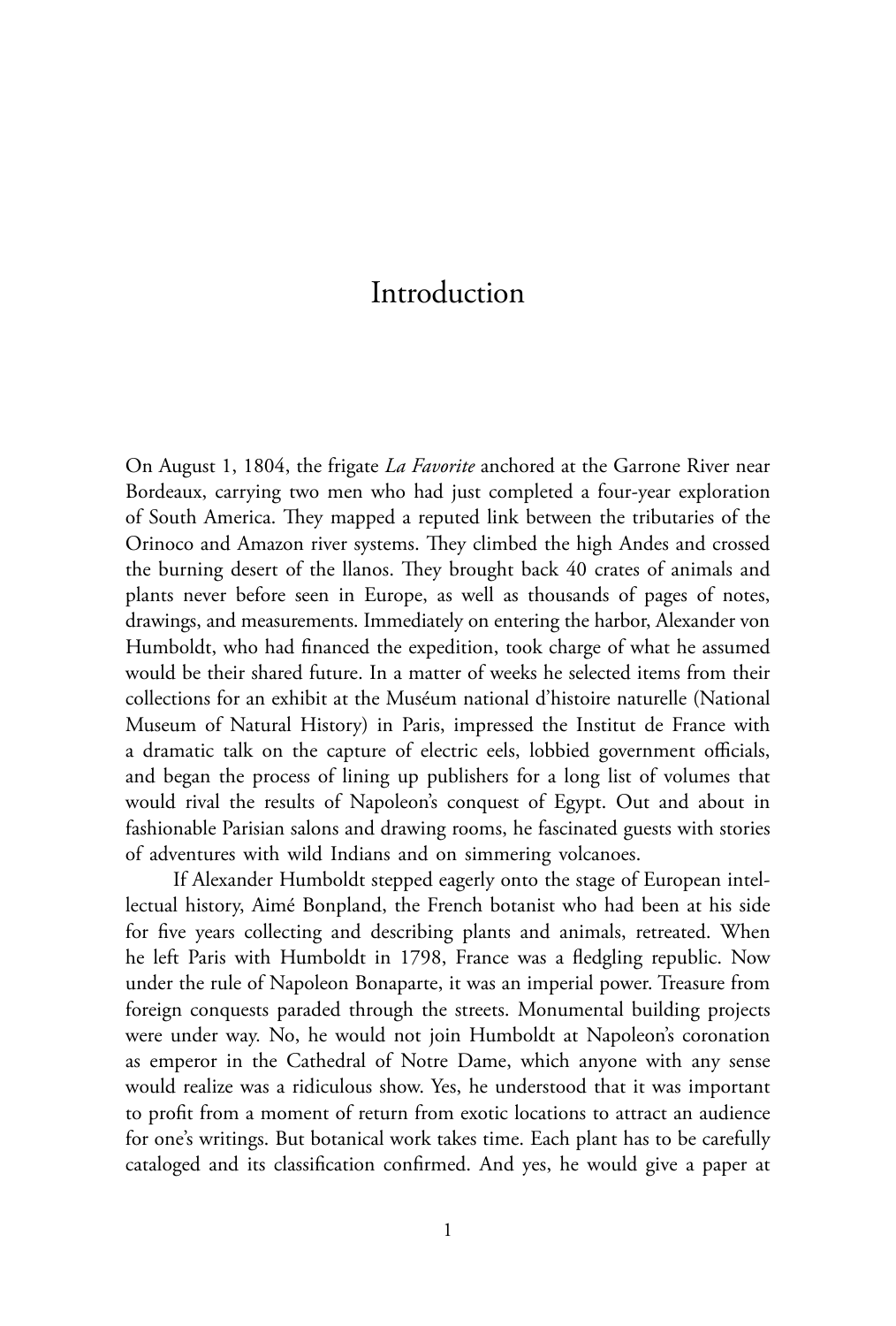the Institut, but its subject would not be howling monkeys or electric eels, but the complex chemistry of a palm high up in the Andes, which produces a vegetal wax that native people use to make candles.

For five years the two had rarely been out of each other's sight. For five years they had worked amicably and productively together. Humboldt recorded temperatures, altitudes, lengths, and pressures with his expensive array of scientific instruments; Bonpland, the botanist, had his eyes on the ground, looking for interesting and useful plants. If Humboldt hoped for something more intimate than friendship with the young Frenchman, he quickly learned to be content with Bonpland's affectionate, energetic, and observant presence. There were no embarrassing passionate misunderstandings, only the pleasure and intimacy of productive life together, the two of them alone, except for guides and porters, negotiating tropical rivers, climbing the Andes, settling down for long periods of time in rented houses. If it was Humboldt's inheritance that had financed the expedition, never did he fail to acknowledge that its success was as much due to Bonpland's energy and competence. Never did he fail to praise Bonpland as a scientific collaborator or hesitate to give him credit for the work of finding, preserving, describing, and identifying plants and animals which provided an important part of the scientific basis for their joint publications. As Humboldt put it in his *Personal Narrative* of the voyage, "I was supported by a brave and learned friend whose keenness and equanimity never let me down despite the exhaustion and dangers we faced" (PN, 5). Unlike the urbane Humboldt in his top hat and frock coat, in forests and on rivers Bonpland was in his element, collecting new and useful plants, talking to locals, rescuing Humboldt from drowning, collecting live animals as pets, disappearing on excursions with local guides.

Back in Paris things changed. Humboldt began his climb to the pinnacle of fame in Europe. Bonpland contemplated crowded, seething, militant Paris with increasing skepticism. He consulted with friends and colleagues at the Muséum national d'histoire naturelle and the Jardin des plantes. He rented an apartment in a quiet neighborhood. He went to work on the thousands of plant specimens in his crates and the hundreds of pages of descriptions and notes in his journals. By December he had arranged and classified a herbarium of 6,200 plants for Humboldt to present to the Muséum. By the next spring he had ready a first installment of plates and descriptions for a two-volume illustrated *Plantes équinoxiales* to appear at the same time as Humboldt's *Essay on the Geography of Plants*. When Humboldt traveled to Italy to see his brother, and then on to Berlin to renew his allegiance to the Prussian King, Bonpland stayed in Paris, taking care of publishing business, negotiating with printers and engravers, editing Humboldt's manuscripts, and correcting Humboldt's French.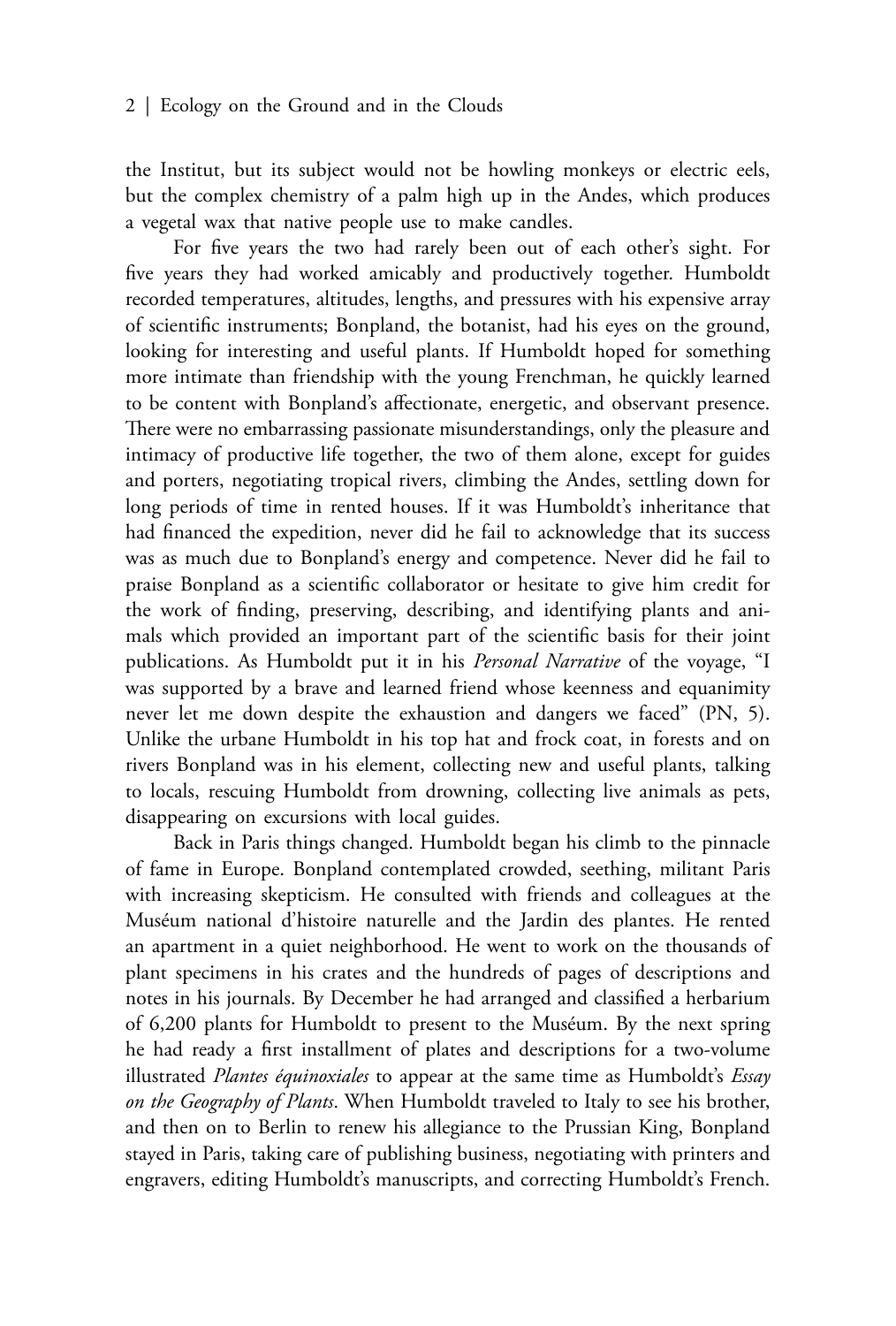Trapped in Berlin during the French occupation, Humboldt continued to turn out copy. He consoled fellow Prussians with romantic descriptions of tropical landscapes in his popular *Aspects of Nature*. He recruited a young astronomer to edit and correlate his astronomical observations for a *Recueil d'observations astronomiques*. Finally permitted to return to Paris, he completed his *Geography of Plants* and published a much augmented version of the *Political Essay* he prepared for the Spanish Viceroy of New Spain. But botanical copy from his coauthor Bonpland was slow to appear. Humboldt was impatient. Where was the second volume of *Plantes équinoxiales*? More important, where were descriptions in Latin of the thousands of new species of plants that would be the basis for Humboldt's theories of nature? Yes, Bonpland was naturalizing many of those plants as director of estates and gardens at Empress Josephine Bonaparte's estate at Malmaison, but was there any reason why an administrative post should interfere with publishing? Finally, with Humboldt hiring other botanists to describe and classify plants that Bonpland collected, Bonpland, having proven himself incompetent, retreated to the wild riverlands of Argentina and Humboldt went on to become one of the heroes of European civilization. As one of Humboldt's admirers cleverly put it: Homer, Hesiod, Humboldt; Aristotle, Aquinas, Alexander.

So the story goes as it is told in recent books celebrating Humboldt as an environmental hero. Aaron Sachs in *The Humboldt Current* compared Humboldt's influence to a mighty river, an intellectual torrent that sweeping through the Western world, flowing into the settlement of North American, the exploration of remote parts of the globe and on into the nature writing of John Muir. According to Gerard Helferich, Humboldt "changed the way we see the world." In a best-selling biography, Andrea Wulf named Humboldt the "Inventor of Nature." Laura Walls heard in Humboldt's prose Nature's very voice: "For the Humboldtian scientist the doing of science combined rigorous and exacting labor with the joy of poetic revelation and an almost spiritual sense of revelation, as if nature borrowed the mind and the hand of the scientist to describe its own most beautiful laws and structures" (Walls, 8). As one reviewer put it, "rediscovering Humboldt is by this point a subgenre unto itself."1 Bonpland was all but forgotten, mentioned briefly, "gone native" somewhere in South America.

So the story goes, but in the course of doing some research in the history of botany, I began to question it. Nor, I soon found out, was I alone. In the early years of the twentieth century Ernest-Theodore Hamy, editor of Humboldt's *Lettres américaines* and one of the founders of the science of ethnography in France, came to a similar conclusion. As Hamy put it in a preface to his 1906 biography of Bonpland and collection of Bonpland's letters,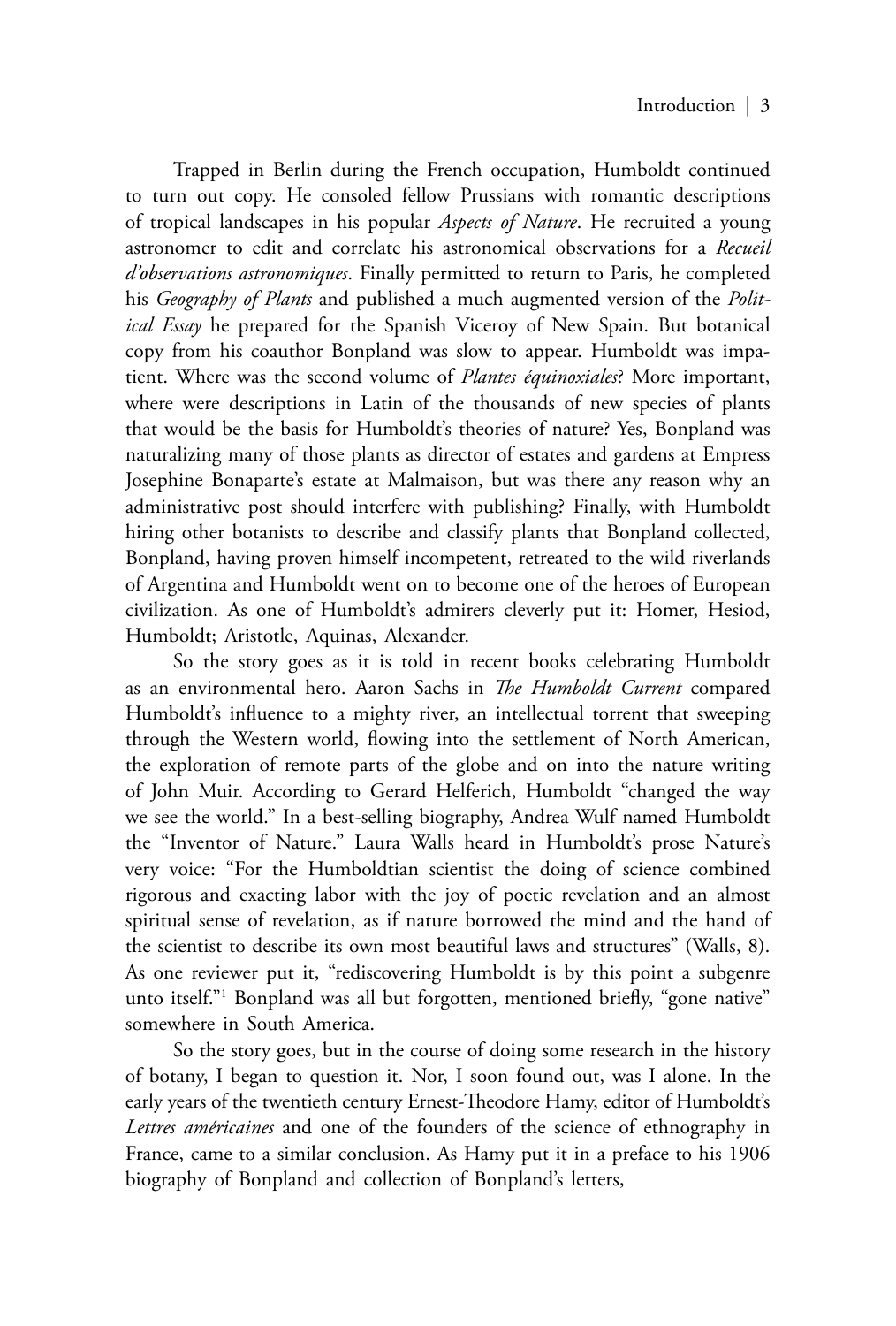## 4 | Ecology on the Ground and in the Clouds

I came to know Bonpland through Humboldt. It was gathering materials for my edition of the *American Letters* of the celebrated Prussian savant that I first came across biographical details that made me love his travel companion almost as much as Humboldt himself. The more I went on in my study of Humboldt's *Voyage aux régions équinoxiales du nouveau continent*, the better I came to understand the importance of the role played by our compatriot. . . . In the end I came to have a high idea of services rendered to science and humanity in the midst of many troubles that made me decide to devote to the long and active career of this explorer and naturalist the detailed monograph he merits. (AB, vi–vii)

For me, reading Bonpland's letters, it was his voice, so different from Humboldt's often stilted, formal, flowery French, certainly different from Humboldt's flights of romantic passion, and refreshingly free from the sting of bitter sarcasm found in so many of Humboldt's later letters. Bonpland's prose flowed, easy, expressive, energized by intimate working engagement with the natural world. After decades of separation and deep disagreement as to the aim of botanical science, his letters from South America to Humboldt in Berlin were written with a rush of sympathy for a friend and comrade, who could never be forgotten no matter how far their lives and ideas had diverged. If only Humboldt could be with him in his orange groves at São Borja for the annual making of orange flower water. If only Humboldt could travel up the Paraná River and discover with him plants like the astonishing maize of the water.

It was not long before I was searching in rare book rooms for copies of Bonpland's botanical publications, going from descriptions of plant parts to his commentaries on the origins, local uses, conservation, and beauty of plants. I traveled to Argentina to see some of the sites he explored, spent a month in Paris leafing through his handwritten field journals at the Muséum national d'histoire naturelle. I read his manuscripts on the preservation of wild groves of forest yerba, the companion planting of orchards, the organization of a model farm. All the time I was coming to like Bonpland, not just as much as I liked Humboldt, but more than Humboldt, who in person and in print could be as pompous and irritating as at other times he was endearing and inspiring.

But as time went on, what interested me more than the men themselves was the contrast between two very different approaches to the natural world. In his last, most famous work, *Cosmos*, Humboldt paid tribute to an ecological science focused on universal patterns and correlations. His subject, he said, was not orchards, farms, or forests, but "Nature" as it was viewed and appreciated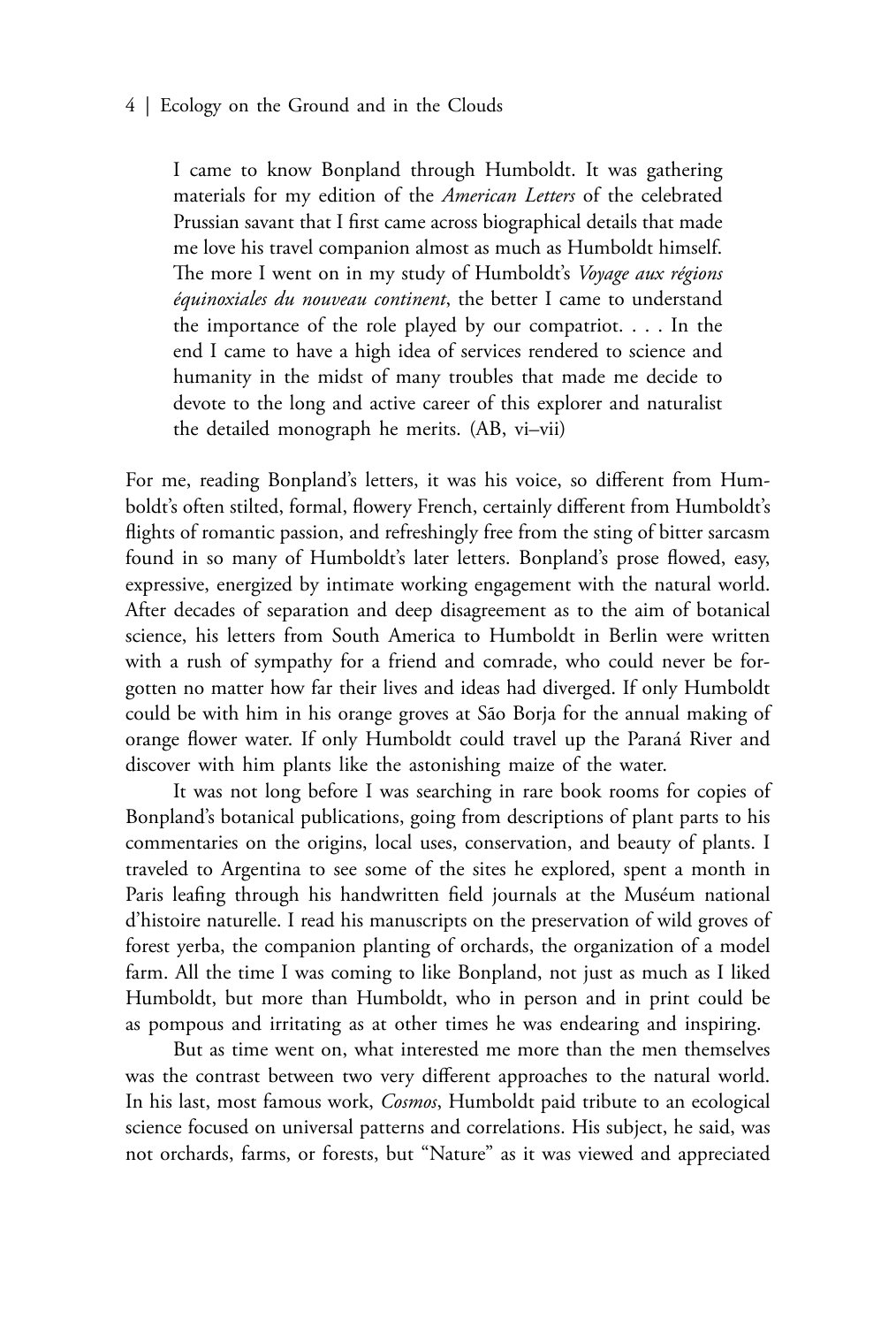by "sensitive" and "civilized" European men able to rise above crass utilitarian concerns. As the first volumes of *Cosmos* came off the presses in Berlin and Paris, Bonpland in the river provinces of Argentina was leaving another legacy, not in print but on the ground—a legacy of sustainable agriculture, partnerships between European scientists and native people, development of local products, and community environmental planning. If Humboldt contemplated Nature from the lofty pinnacle of German idealism and European civilization, Bonpland's lost work, *Nomenclature de Bonpland*, walked the rich earth of Argentina, Paraguay, and Brazil with descriptions of five thousand tropical plants, their Latin, French, Spanish, and Guarani names, and new and surprising facts concerning native medicines and indigenous products. As Bonpland's friend and biographer, Adolphe Brunel, put it:

Humboldt lived, shone, and died in the midst of the salons of the highest. He sought the most refined of the pleasures of civilization. He was the intimate friend of kings who succeeded to the throne of Prussia and had the favor of Emperor Nicolas of Russia. More than once he was proud to be associated with and serve on their diplomatic missions. Bonpland only passed through the honors and pleasures of the "great world" and the political world. Then he returned with delight to plunge back into the heart of untamed nature. (Brunel, 34)

I wondered. Was it Bonpland who was past his time, mired down in the "first half of the nineteenth century" as a last European visitor to Bonpland's property at Santa Ana wrote back to Humboldt in Berlin? Was Bonpland lazy, just not up to the challenge of botanical work as is claimed by many of Humboldt's current admirers? Was Bonpland wrong to put his hopes for the future in the new world of the Americas, rather than in the old world of European "civilization"? Wrong to have seen the key to that future not with the princes of industry or romantic nature lovers, but in restorative, creative, community work on the ground? Or was it Humboldt, champion of trade and development, so certain of the superiority of European civilization, who might need to be left behind if we are to come to terms with our current environmental crisis? History can grow stale, ossify, the same tale told over and over, cited and recited from reputable sources, repackaged to reinforce a message we think we understand. In this twenty-first human century, with the window rapidly closing on the possibility of preventing catastrophic climate change, with forests burning, and industrial farming methods seemingly fixed in place, new